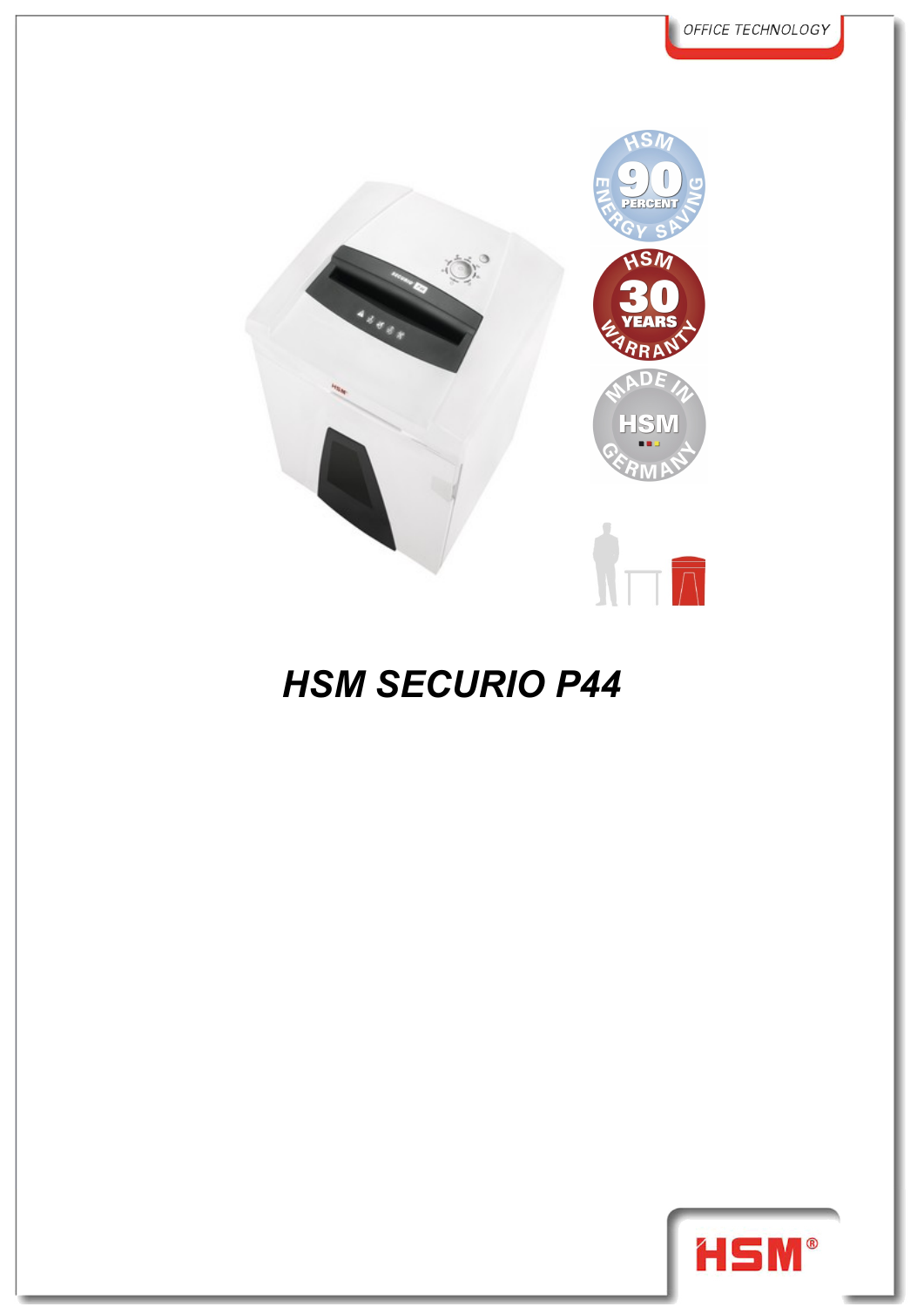Mobile, highest performance model for open-plan offices. Multi-function operating button, reversing button and integrated button lock. Auto-reverse in the event of a paper jam. Folding safety element with contact protection and integrated service flap. Automatic oiler for cutting unit (particle cut version only). Separate CD cutting unit (security level 3) and metal etection, depending on security level. Economic energy management (EMCS).Integrated PAPERcontrol function prevents paper jams. Filling level display through inspection window. Large collection volume. With removable, reusable waste bag. Special CD waste container for correctly sorted separation of the shredded material (optional). Made in Germany.

| Product type description               | SECURIO P44 3,9 mm                                              | SECURIO P44 5,8 mm                                                                                                                                                                                                                                                                                                                                  |  |
|----------------------------------------|-----------------------------------------------------------------|-----------------------------------------------------------------------------------------------------------------------------------------------------------------------------------------------------------------------------------------------------------------------------------------------------------------------------------------------------|--|
| Order number                           | 1870111                                                         | 1871111                                                                                                                                                                                                                                                                                                                                             |  |
| <b>EAN Code</b>                        | 4026631032032                                                   | 4026631032025                                                                                                                                                                                                                                                                                                                                       |  |
| Shredder material                      | $\mathbb{D}\mathscr{O}$ . $\mathbb{I}\mathbb{O}$ . $\mathbb{I}$ | $\begin{picture}(15,10) \put(0,0){\line(1,0){10}} \put(15,0){\line(1,0){10}} \put(15,0){\line(1,0){10}} \put(15,0){\line(1,0){10}} \put(15,0){\line(1,0){10}} \put(15,0){\line(1,0){10}} \put(15,0){\line(1,0){10}} \put(15,0){\line(1,0){10}} \put(15,0){\line(1,0){10}} \put(15,0){\line(1,0){10}} \put(15,0){\line(1,0){10}} \put(15,0){\line(1$ |  |
| Cutting type                           | strip cut                                                       | strip cut                                                                                                                                                                                                                                                                                                                                           |  |
| Security level                         | $\overline{2}$                                                  | $\overline{2}$                                                                                                                                                                                                                                                                                                                                      |  |
| Cutting width                          | 3.9 mm                                                          | 5.8 mm                                                                                                                                                                                                                                                                                                                                              |  |
| Particle length                        |                                                                 |                                                                                                                                                                                                                                                                                                                                                     |  |
| Cutting capacity (70g/m <sup>2</sup> ) | 61-63 sheet                                                     | 76-78 sheet                                                                                                                                                                                                                                                                                                                                         |  |
| Cutting capacity (80g/m <sup>2</sup> ) | 56-58 sheet                                                     | 70-72 sheet                                                                                                                                                                                                                                                                                                                                         |  |
| Intake width                           | 400 mm                                                          | 400 mm                                                                                                                                                                                                                                                                                                                                              |  |
| Container volume                       | 2051                                                            | 2051                                                                                                                                                                                                                                                                                                                                                |  |
| Cutting speed                          | 100 mm/s                                                        | 100 mm/s                                                                                                                                                                                                                                                                                                                                            |  |
| Noise level (idle operation)           | 67 dB                                                           | 66 dB                                                                                                                                                                                                                                                                                                                                               |  |
| eclass 5.1                             | 24320704                                                        | 24320704                                                                                                                                                                                                                                                                                                                                            |  |
| Power consumption of the motor         | 2600 W                                                          | 2600 W                                                                                                                                                                                                                                                                                                                                              |  |
| Voltage                                | 230 V                                                           | 230 V                                                                                                                                                                                                                                                                                                                                               |  |
| Frequency                              | 50 Hz                                                           | 50 Hz                                                                                                                                                                                                                                                                                                                                               |  |
| Depth                                  | 592 mm                                                          | 592 mm                                                                                                                                                                                                                                                                                                                                              |  |
| Width                                  | 700 mm                                                          | 700 mm                                                                                                                                                                                                                                                                                                                                              |  |
| Height                                 | 1025 mm                                                         | 1025 mm                                                                                                                                                                                                                                                                                                                                             |  |
| Weight                                 | 105 kg                                                          | 105 kg                                                                                                                                                                                                                                                                                                                                              |  |
|                                        |                                                                 |                                                                                                                                                                                                                                                                                                                                                     |  |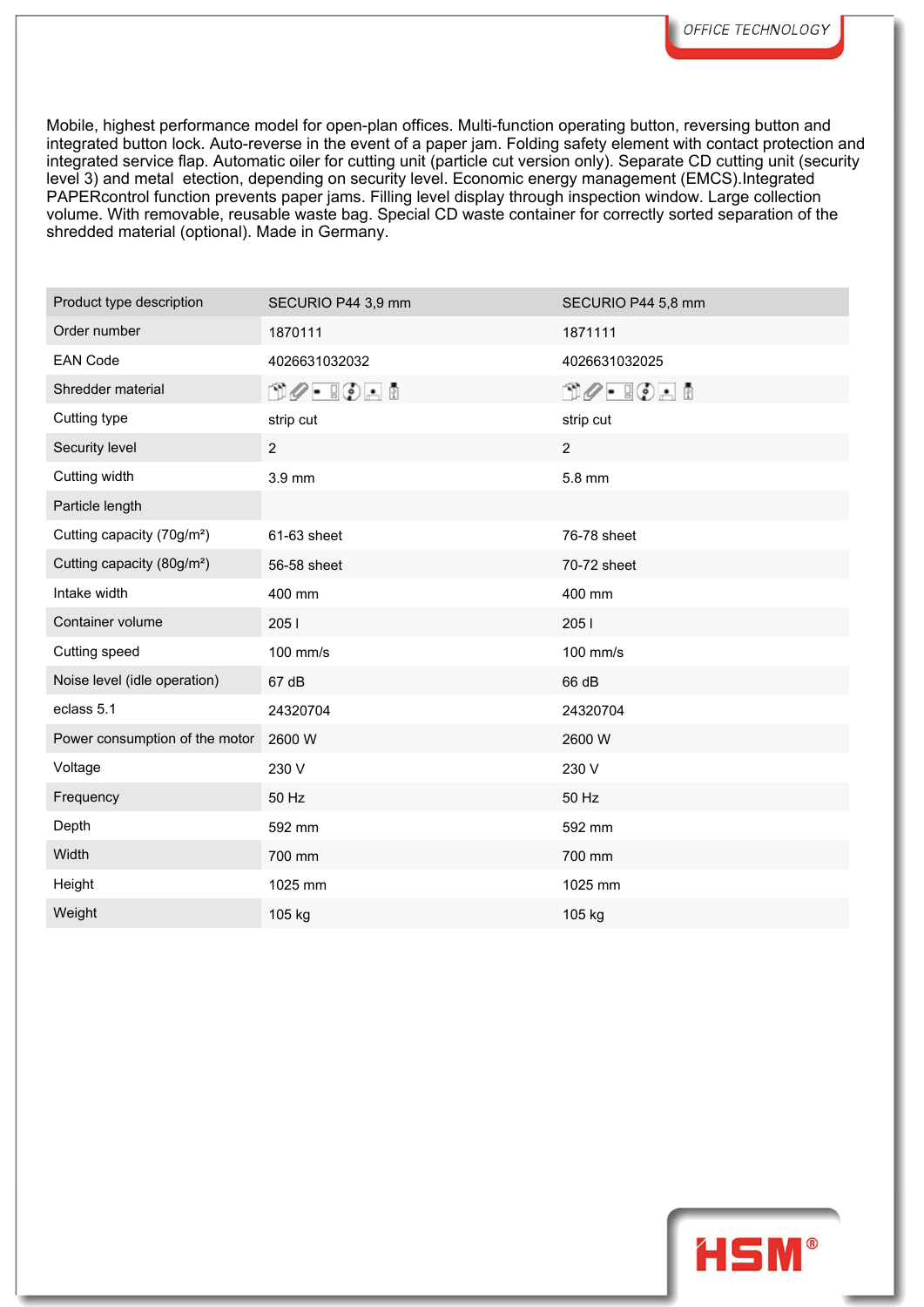| Product type description               | SECURIO P44 3,9x40 mm                                     | SECURIO P44 1,9x15 mm                                           |
|----------------------------------------|-----------------------------------------------------------|-----------------------------------------------------------------|
| Order number                           | 1873111                                                   | 1872111                                                         |
| <b>EAN Code</b>                        | 4026631032049                                             | 4026631032056                                                   |
| Shredder material                      | $\mathbb{C}$ $\mathscr{O}$ - $\mathbb{C}$ or $\mathbb{C}$ | $\mathbb{D}\mathscr{O}$ - $\mathbb{I}\mathbb{O}$ - $\mathbb{I}$ |
| Cutting type                           | particle cut                                              | particle cut                                                    |
| Security level                         | 3                                                         | $\overline{4}$                                                  |
| Cutting width                          | 3.9 mm                                                    | $1.9$ mm                                                        |
| Particle length                        | 40,00 mm                                                  | 15,00 mm                                                        |
| Cutting capacity (70g/m <sup>2</sup> ) | 43-46 sheet                                               | 28-30 sheet                                                     |
| Cutting capacity (80g/m <sup>2</sup> ) | 39-41 sheet                                               | 23-25 sheet                                                     |
| Intake width                           | 400 mm                                                    | 400 mm                                                          |
| Container volume                       | 2051                                                      | 205 l                                                           |
| Cutting speed                          | 100 mm/s                                                  | 100 mm/s                                                        |
| Noise level (idle operation)           | 67 dB                                                     | 66 dB                                                           |
| eclass 5.1                             | 24320704                                                  | 24320704                                                        |
| Power consumption of the motor         | 2600 W                                                    | 2600 W                                                          |
| Voltage                                | 230 V                                                     | 230 V                                                           |
| Frequency                              | 50 Hz                                                     | 50 Hz                                                           |
| Depth                                  | 592 mm                                                    | 592 mm                                                          |
| Width                                  | 700 mm                                                    | 700 mm                                                          |
| Height                                 | 1025 mm                                                   | 1025 mm                                                         |
| Weight                                 | 105 kg                                                    | 105 kg                                                          |

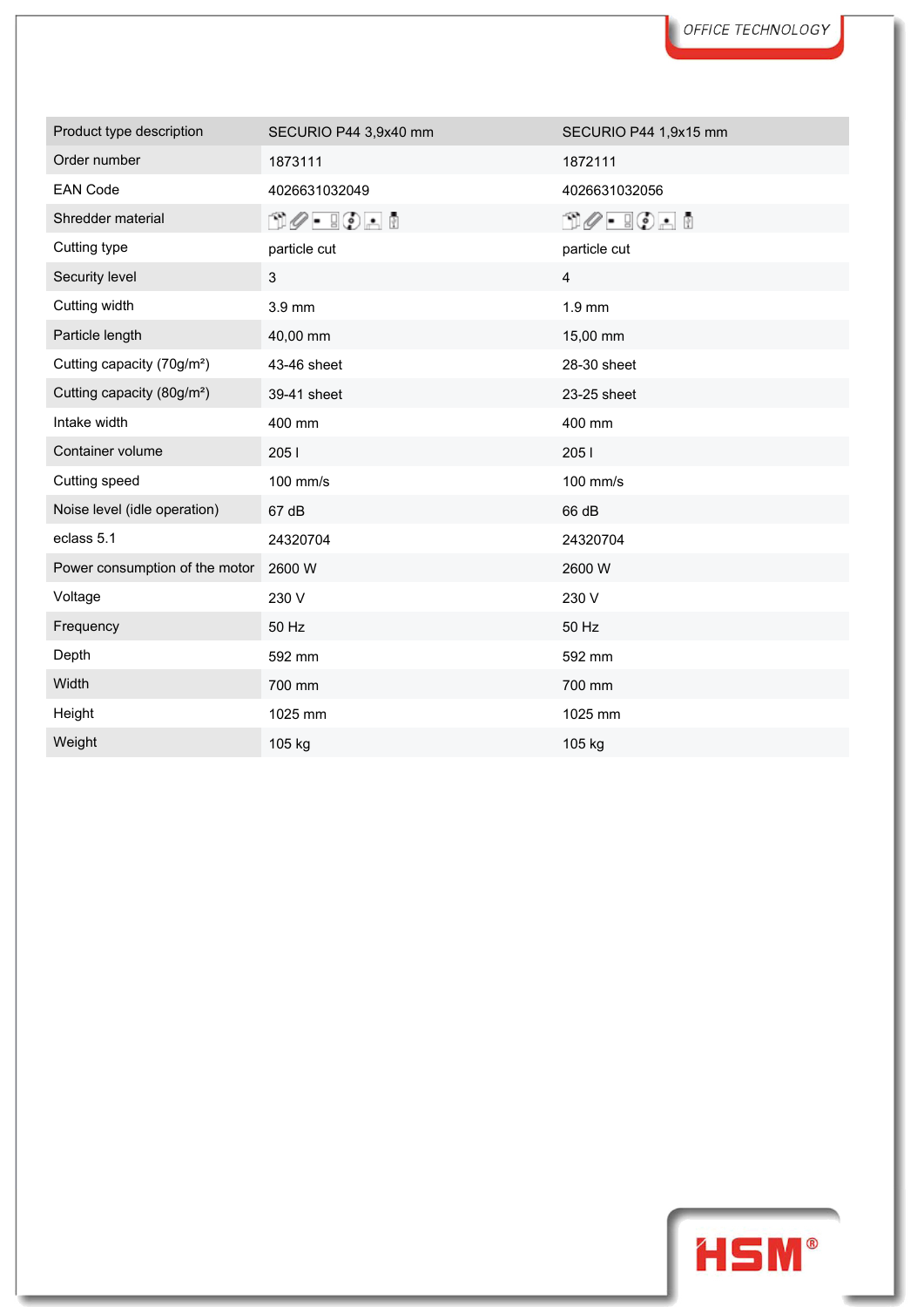| Product type description               | SECURIO P44 1x5 mm | SECURIO P44 3,9x50 mm CD                    |
|----------------------------------------|--------------------|---------------------------------------------|
| Order number                           | 1874111            | 1873111C                                    |
| <b>EAN Code</b>                        | 4026631032063      | 4026631032070                               |
| Shredder material                      | n)                 | $\mathbb{C}\mathscr{O}$ . To a $\mathbb{C}$ |
| Cutting type                           | particle cut       | particle cut                                |
| Security level                         | HS Level 6         | $\mathfrak{S}$                              |
| Cutting width                          | 1mm                | 3.9 mm                                      |
| Particle length                        | 5,00 mm            | 40,00 mm                                    |
| Cutting capacity (70g/m <sup>2</sup> ) | 12 sheet           | 43-46 sheet                                 |
| Cutting capacity (80g/m <sup>2</sup> ) | 10 sheet           | 39-41 sheet                                 |
| Intake width                           | 400 mm             | 400 mm                                      |
| Container volume                       | 2051               | 2051                                        |
| Cutting speed                          | 100 mm/s           | 100 mm/s                                    |
| Noise level (idle operation)           | 67 dB              | 67 dB                                       |
| eclass 5.1                             | 24320704           | 24320704                                    |
| Power consumption of the motor         | 2600 W             | 2600 W                                      |
| Voltage                                | 230 V              | 230 V                                       |
| Frequency                              | 50 Hz              | 50 Hz                                       |
| Depth                                  | 592 mm             | 592 mm                                      |
| Width                                  | 700 mm             | 700 mm                                      |
| Height                                 | 1025 mm            | 1025 mm                                     |
| Weight                                 | 105 kg             | 111 kg                                      |

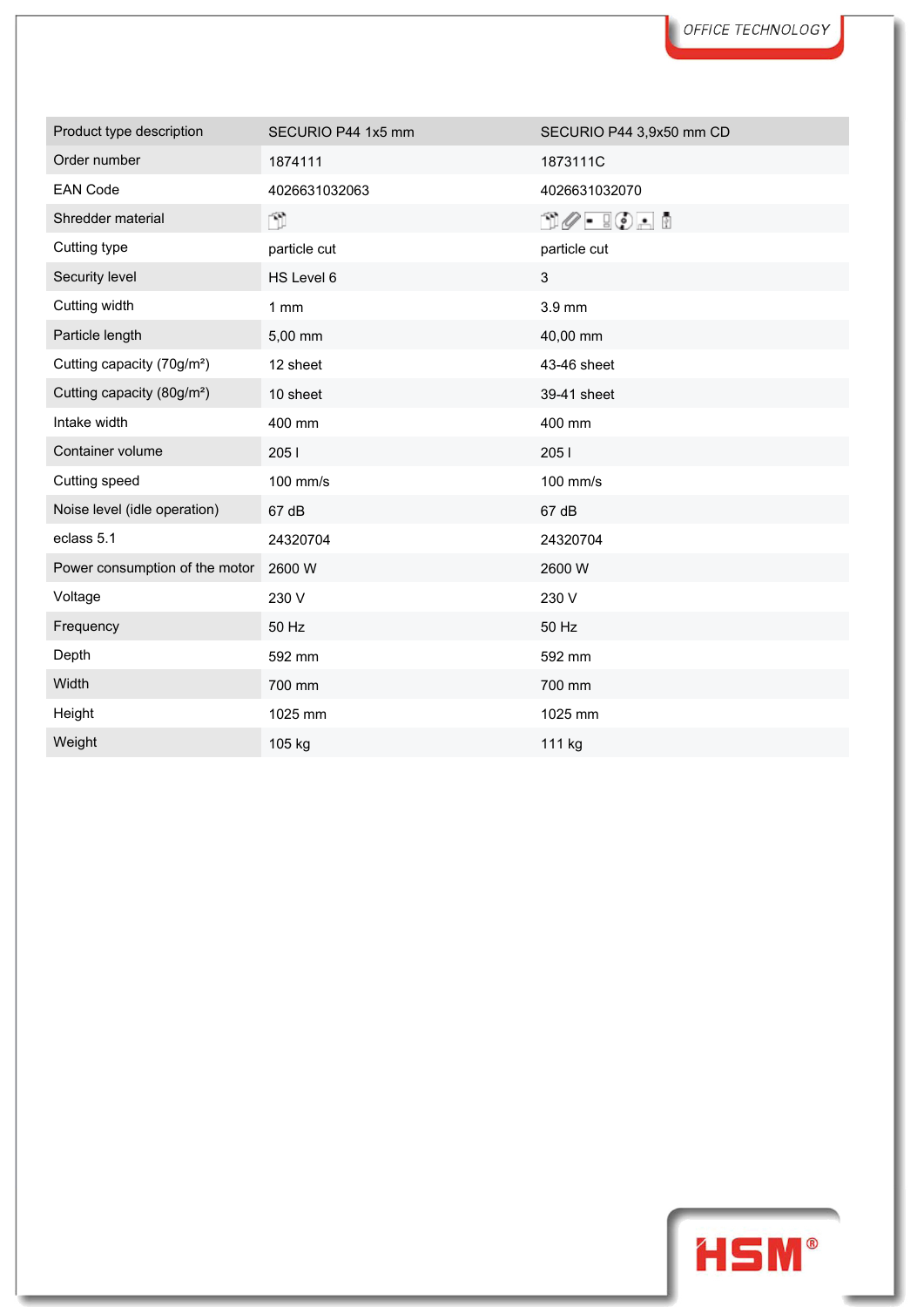| Product type description               | SECURIO P44 3,9x50 mm OMDD | SECURIO P44 1,9x15 mm CD |
|----------------------------------------|----------------------------|--------------------------|
| Order number                           | 1873111M                   | 1872111C                 |
| <b>EAN Code</b>                        | 4026631032100              | 4026631032087            |
| Shredder material                      | 00 - 90 - 1                | 00 - 00 - 0              |
| Cutting type                           | particle cut               | particle cut             |
| Security level                         | 3                          | 4                        |
| Cutting width                          | 3.9 mm                     | $1.9$ mm                 |
| Particle length                        | 40,00 mm                   | 15,00 mm                 |
| Cutting capacity (70g/m <sup>2</sup> ) | 43-46 sheet                | 28-30 sheet              |
| Cutting capacity (80g/m <sup>2</sup> ) | 39-41 sheet                | 23-25 sheet              |
| Intake width                           | 400 mm                     | 400 mm                   |
| Container volume                       | 2051                       | 2051                     |
| Cutting speed                          | 100 mm/s                   | 100 mm/s                 |
| Noise level (idle operation)           | 67 dB                      | 66 dB                    |
| eclass 5.1                             | 24320704                   | 24320704                 |
| Power consumption of the motor         | 2600 W                     | 2600 W                   |
| Voltage                                | 230 V                      | 230 V                    |
| Frequency                              | 50 Hz                      | 50 Hz                    |
| Depth                                  | 592 mm                     | 592 mm                   |
| Width                                  | 700 mm                     | 700 mm                   |
| Height                                 | 1025 mm                    | 1025 mm                  |
| Weight                                 | 111 kg                     | 111 kg                   |

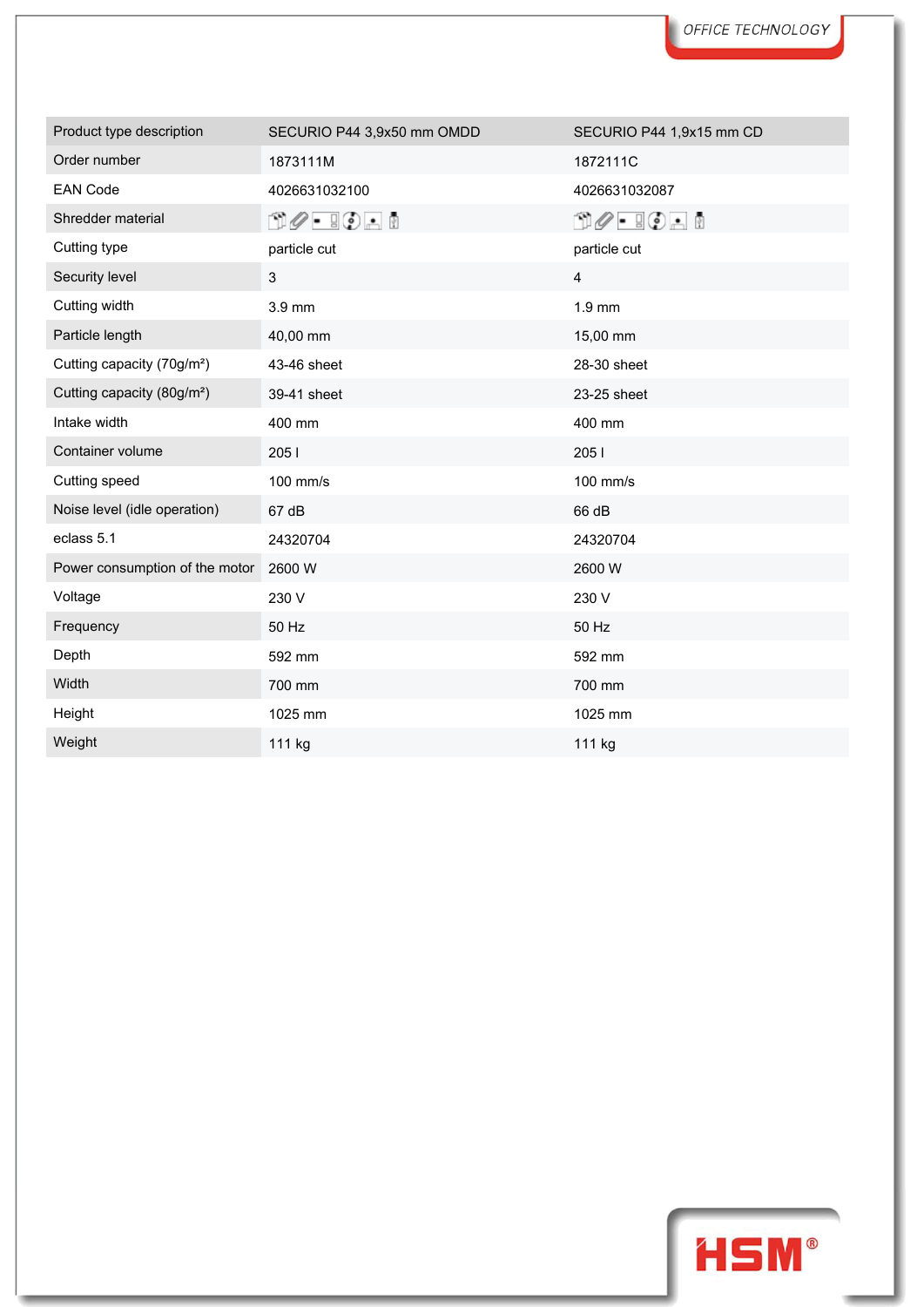| Product type description               | SECURIO P44 1,9x15 mm OMDD | SECURIO P44 1x5 mm CD           |
|----------------------------------------|----------------------------|---------------------------------|
| Order number                           | 1872111M                   | 1874111C                        |
| <b>EAN Code</b>                        | 4026631032117              | 4026631032094                   |
| Shredder material                      | 00 - 80 - 8                | $\Box \oslash - \Box \oslash -$ |
| Cutting type                           | particle cut               | particle cut                    |
| Security level                         | $\overline{\mathbf{4}}$    | HS Level 6                      |
| Cutting width                          | $1.9$ mm                   | 1mm                             |
| Particle length                        | 15,00 mm                   | 5,00 mm                         |
| Cutting capacity (70g/m <sup>2</sup> ) | 28-30 sheet                | 12 sheet                        |
| Cutting capacity (80g/m <sup>2</sup> ) | 23-25 sheet                | 10 sheet                        |
| Intake width                           | 400 mm                     | 400 mm                          |
| Container volume                       | 2051                       | 205 l                           |
| Cutting speed                          | 100 mm/s                   | 100 mm/s                        |
| Noise level (idle operation)           | 66 dB                      | 67 dB                           |
| eclass 5.1                             | 24320704                   | 24320704                        |
| Power consumption of the motor         | 2600 W                     | 2600 W                          |
| Voltage                                | 230 V                      | 230 V                           |
| Frequency                              | 50 Hz                      | 50 Hz                           |
| Depth                                  | 592 mm                     | 592 mm                          |
| Width                                  | 700 mm                     | 700 mm                          |
| Height                                 | 1025 mm                    | 1025 mm                         |
| Weight                                 | 111 kg                     | 111 kg                          |

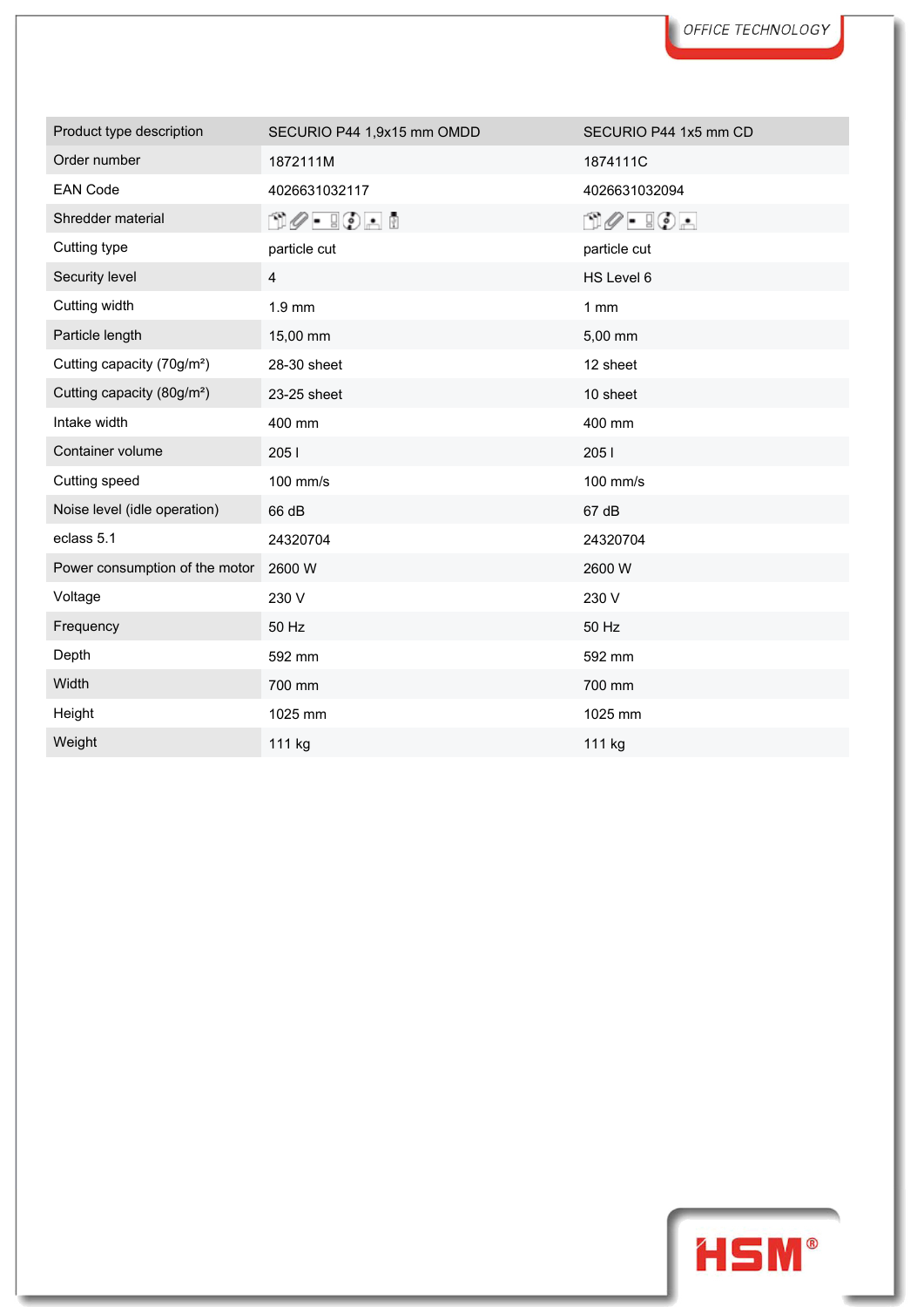| Product type description               | SECURIO P44 1x5 mm metal detection | SECURIO P44 1x5 mm CD + metal detection   |
|----------------------------------------|------------------------------------|-------------------------------------------|
| Order number                           | 1874111D                           | 1874111E                                  |
| <b>EAN Code</b>                        | 4026631032131                      | 4026631032148                             |
| Shredder material                      | n.                                 | $\Box \oslash \cdot \ \Box \oslash \cdot$ |
| Cutting type                           | particle cut                       | particle cut                              |
| Security level                         | HS Level 6                         | HS Level 6                                |
| Cutting width                          | 1mm                                | 1mm                                       |
| Particle length                        | 5,00 mm                            | 5,00 mm                                   |
| Cutting capacity (70g/m <sup>2</sup> ) | 12 sheet                           | 12 sheet                                  |
| Cutting capacity (80g/m <sup>2</sup> ) | 10 sheet                           | 10 sheet                                  |
| Intake width                           | 400 mm                             | 400 mm                                    |
| Container volume                       | 2051                               | 2051                                      |
| Cutting speed                          | 100 mm/s                           | 100 mm/s                                  |
| Noise level (idle operation)           | 67 dB                              | 67 dB                                     |
| eclass 5.1                             | 24320704                           | 24320704                                  |
| Power consumption of the motor         | 2600 W                             | 2600 W                                    |
| Voltage                                | 230 V                              | 230 V                                     |
| Frequency                              | 50 Hz                              | 50 Hz                                     |
| Depth                                  | 592 mm                             | 592 mm                                    |
| Width                                  | 700 mm                             | 700 mm                                    |
| Height                                 | 1025 mm                            | 1025 mm                                   |
| Weight                                 | 105 kg                             | 111 kg                                    |